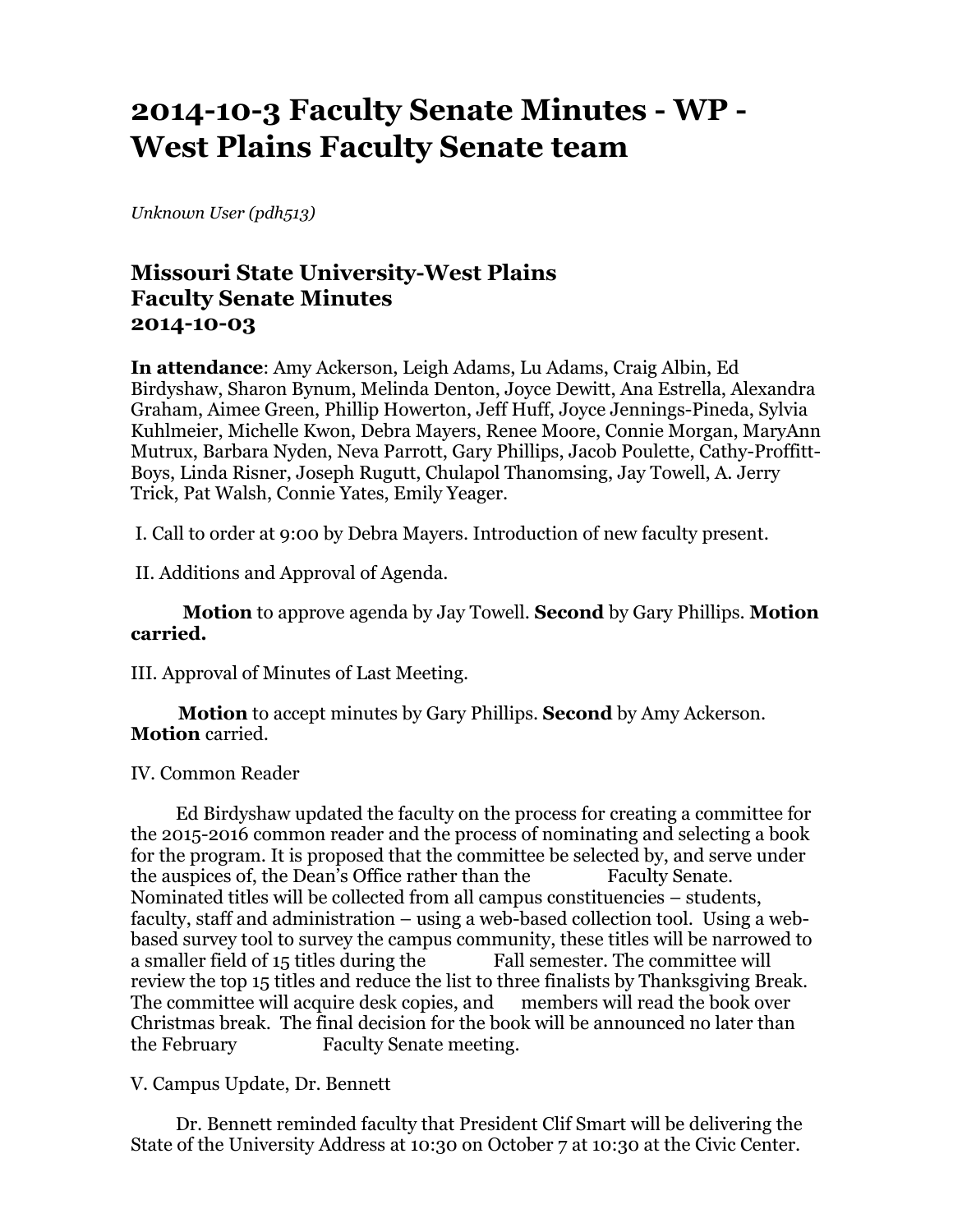Dr. Bennett also noted that he recently visited with the Chamber of Commerce and shared the "Year in Review," a video prepared by an MSU-WP student, William Mahan. He also noted that MSU-WP needs to be considering how it can help the workers who will be laid off when the local Invensys factory closes. The Chancellor also observed that since 2007 enrollment has increased by more than 25% and faculty by 33%. He also discussed the proposed handbook change to section 3.3.3, explaining that the section now limits how faculty ratings are compared across campus.

VI. Discuss of Section 3.3.3

 Several faculty members expressed their concerns with the change to Section 3.3.3 proposed by administration: the suggested deletion of "At all levels of teaching evaluation, direct comparisons or rankings of faculty members between departments/divisions should be avoided." President Mayers suggested that further discussion be postponed until closed session.

VII. Staff/Faculty Emeritus Wall(s), Banner, Protective Cover

 Jerry Trick reported that he is exploring options for the banner and that the plaque for John Fohn is being corrected.

VIII. Emeritus Reception

 Debra Mayers reminded faculty that the reception for emeritus faculty has been rescheduled for Nov. 12 at 2:30 to 3:30 in M216.

#### IX. Map Works Academic Updates

 Pam Tate and Chulapol Thanomsing demonstrated how to make and respond to referrals and how to do the required academic updates on Map Works. Pam reminded faculty of the Map Works training scheduled for late October.

## X. Bachelor's Degree in General Education

 Debra Mayers reported that MSU-Springfield will be offering a bachelor's degree in general education and that this might enhance enrollment in some of our general education courses.

## XI. HLC Approval for AA Degree Online

 Debra Mayers stated that HLC will make a decision on approval for the online AA degree on October 27, 2014.

## XII. RPT

 Barbara Nyden noted that because the recently revised faculty handbook is still being assessed by the legal department, faculty must follow the old RPT regulations this year unless the Board of Governors approves the new handbook and votes to accept is retroactively. Barbara also presented a list of faculty members who are eligible to serve on the RPT committee this year. The following people volunteered to serve: Craig Albin, Joseph Rugutt, Barbara Caton, Connie Morgan, Jim Hart, Cindy Smith, and Gary Phillips. Barbara Nyden volunteered to serve as chair.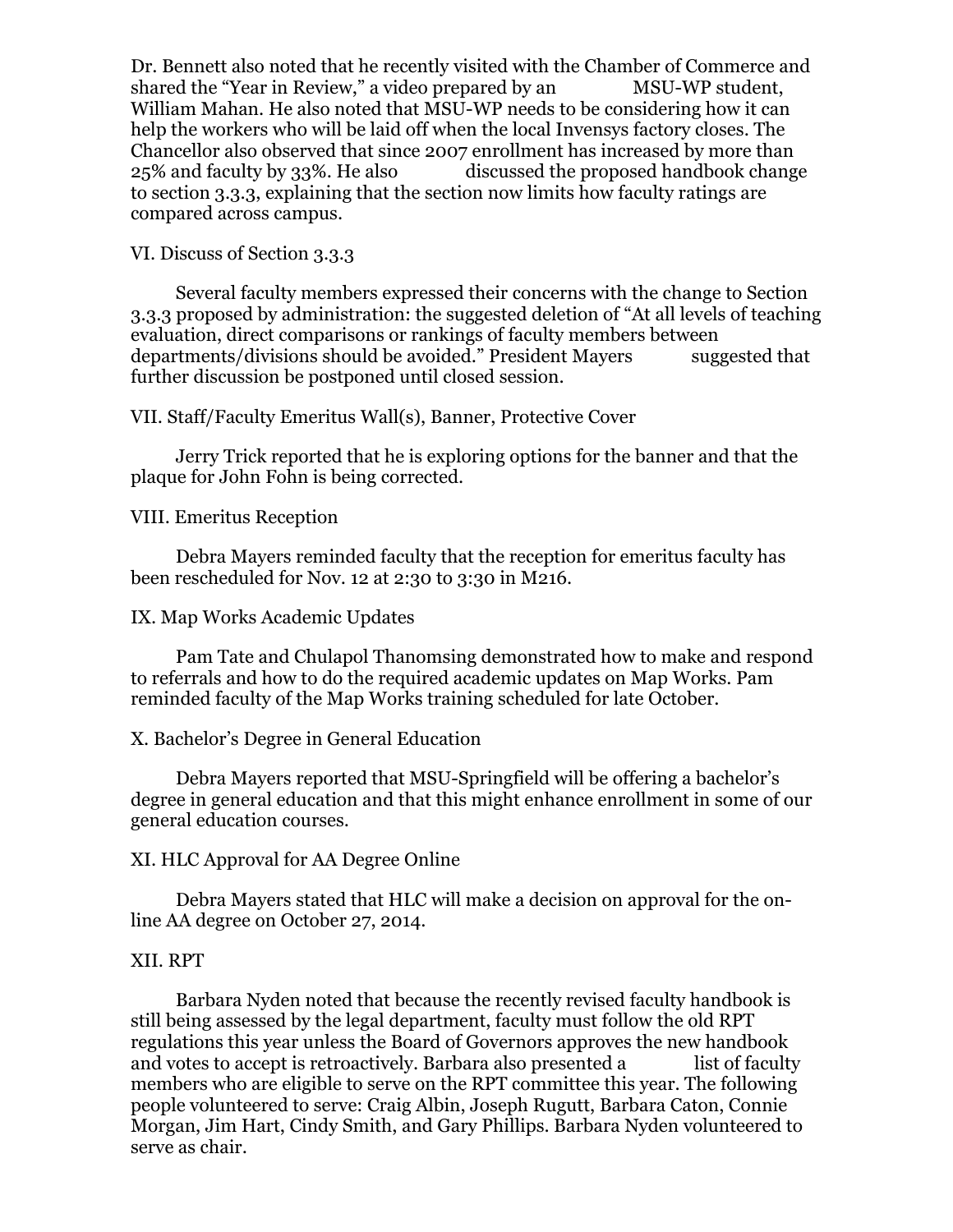#### XIII. RPT Academy

 Debra Mayers reminded faculty that an RPT Academy will be held on October 17 from 1:00 until 3:00. Barbara Nyden added that this academy will cover most all aspects of applying for re-appointment, promotion, or tenure.

#### XIV. MSU System Budget Committee Representatives

 Debra Mayers called for two volunteers to serve as faculty representatives on the MSU System Budget Committee. It was noted that these meetings are commonly held through ITV. Joyce Jennings-Pineda and Sharon Bynum volunteered.

XV. Campus Security Authority

 Debra Mayers reminded faculty that sponsors of student organizations must complete Title IX training between October 1 and November 1.

XVI. Credit by Assessment

 Debra Mayers pointed out that faculty members wanting further information about credit by assessment should contact Sheila Barton in Looney Hall.

XVII. Per Course Concerns

 MaryAnn Mutrux explained how the new 6-hour per semester limit is creating difficulty for per course faculty, especially those who teach a course with a lab component. She added that this limit does not allow per course faculty to teach summer courses. Another concern of per course MaryAnn noted is that these instructors are now required to go through a time-consuming re-application process each year. She also expressed concerns with the lack of space afforded to per course faculty.

## XVIII. Assessment Committee Update

 Gary Phillips stated that the assessment reports are a great place to mention budget concerns because assessment is inextricably linked to budgets. Gary also reminded faculty members of the assessment deadlines.

## XIX. Institutional Analysis Committee

Joyce Jennings-Pineda noted that IAC will also be looking at budget issues.

## XX. Curriculum Committee Update

 Leigh Adams asked for any concerns with or objections to the curriculum changes accepted by the curriculum committee. Being none, the changes were approved by consent. Leigh stated that because the university catalog will now be available only in electronic format the due dates for curriculum proposals have changed. She announced that the tentative new dates are November 1 for changes to the spring catalog, January 1 for changes to the summer catalog, and April 1 for changes to the fall catalog.

XXI. Handbook Committee Update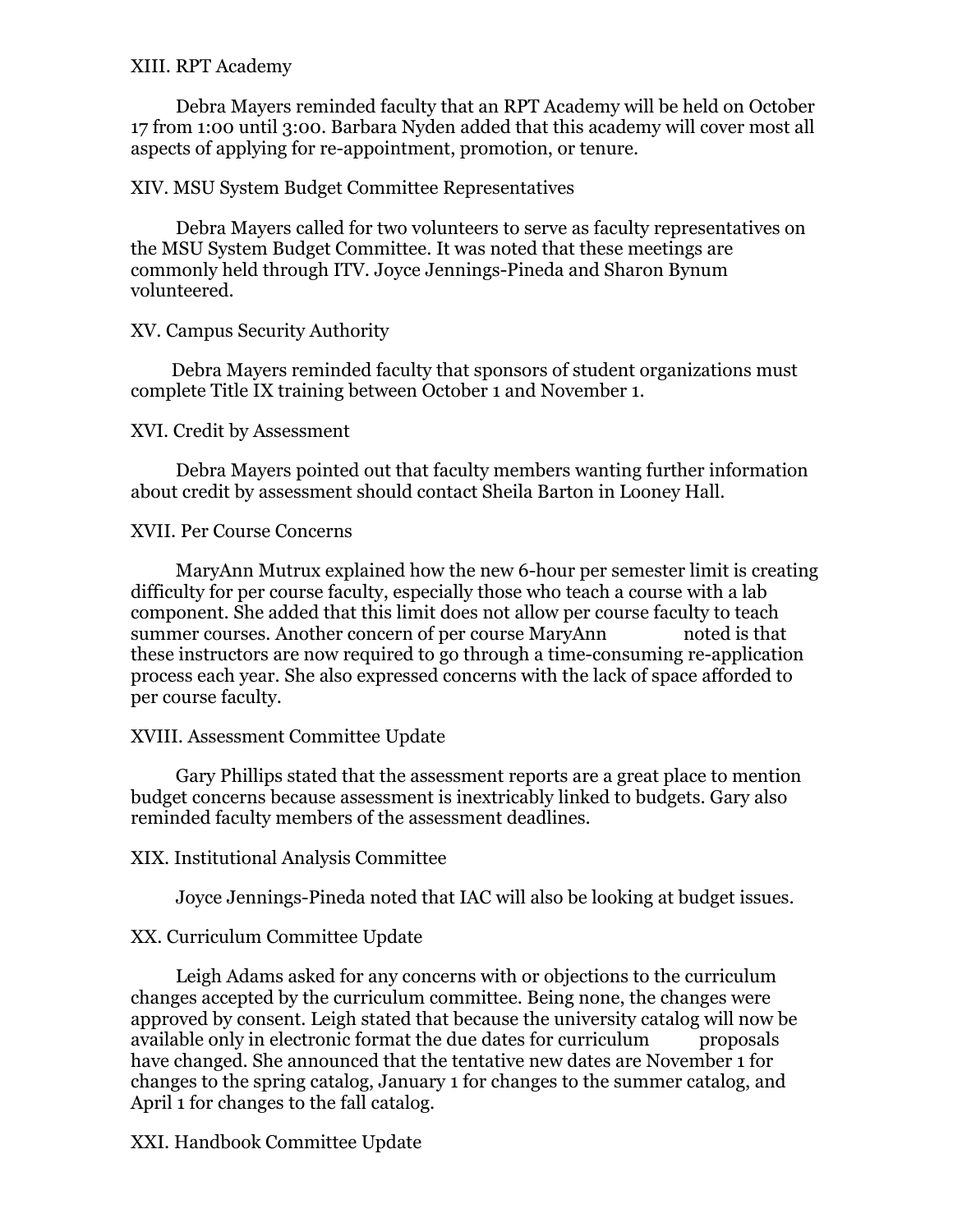Barbara Nyden stated that the handbook committee will be meeting this afternoon (10/3) and will be looking at specific passages in the handbook that will need to be changed if it is approved.

#### XXII. Public Affairs Committee Update

 Gary Phillips said that the public affairs committee has met by e-mail. He said the members had discussed the Citizen Scholar Award and expressed concern that students in Gohn Hall are being left out. To Barbara Nyden's inquiry if the Public Affairs Committee had authority to request money to sponsor speakers to visit campus, Gary responded that the committee had the authority to request such funding.

## XXIII. IDS Information

 Jerry Trick stated that nominations for Who's Who will be coming up soon. He added that a meeting to discuss IDS 297 was scheduled for 1:00 and a meeting to discuss IDS 110 was scheduled for 2:00 this afternoon (10/3). He also reminded faculty of an upcoming trivia contest for IDS students.

## XXIV. Dean's Update

 Pat Walsh reported that MSU-WP student enrollment has increased by approximately 25% since 2007. She also pointed out that although the fall 2014 total enrollment is the second highest during these years, the FTE for the current semester is the second lowest during these same timeframe. Pat also outlined the new pathway for accreditation, noting that although MSU-WP is accredited for ten years, there will be an HLC visit in four years to assess the status of the university.

## XXV. Announcements

- •Jacob Poulette announced that a Game Developer Meet Up will be held first Saturday of each month at the OzSBi Idea Center.
- • Debra Mayers reminded faculty that the Faculty Emeritus reception has been changed to 2:30-3:30 to 2:30 to 3:30 p.m. Nov. 12 in M216.
- ●Jerry trick mentioned that if the faculty plans to do something for Dr. Lunday, the plans need to be made soon.
- • Debra Mayers mentioned that the three finalists for the position of Dean of Student Services will be visiting campus and that faculty can participate in this process.

## XXVI. Closed Session

 Discussion was re-opened concerning the deletion of the following sentence from Section 3.3.3 of the current revised faculty handbook: "At all levels of teaching evaluation, direct comparisons or rankings of faculty members between departments/divisions should be avoided." After several faculty members voiced their reasons why this sentence should be retained, a **motion** was made Leigh Adams that this sentence be retained, a **second** was made by Jeff Huff. **Motion was carried by a unanimous vote**.

Adjournment was achieved without a motion being made, 11:02.